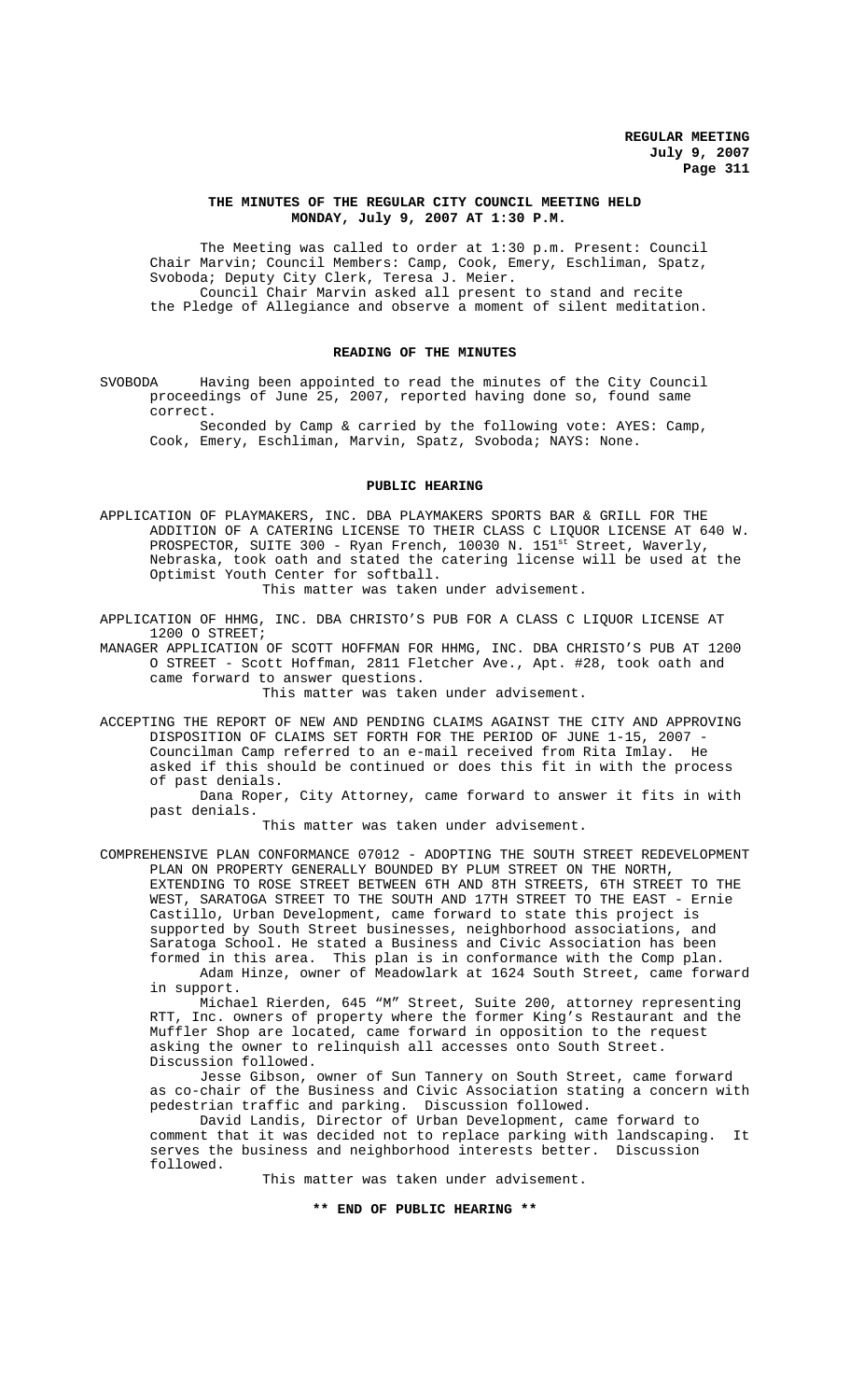## **COUNCIL ACTION**

### **LIQUOR RESOLUTIONS**

APPLICATION OF PLAYMAKERS, INC. DBA PLAYMAKERS SPORTS BAR & GRILL FOR THE ADDITION OF A CATERING LICENSE TO THEIR CLASS C LIQUOR LICENSE AT 640 W. PROSPECTOR, SUITE 300 - CLERK read the following resolution, introduced by Jon Camp, who moved its adoption for approval:

A-84432 BE IT RESOLVED by the City Council of the City of Lincoln, Nebraska:

That after hearing duly had as required by law, consideration of the facts of this application, the Nebraska Liquor Control Act, and the pertinent City ordinance, the City Council recommends that the application of Playmakers, Inc. dba Playmakers Sports Bar & Grill for the issuance of a Catering Permit to the existing liquor license, located at 640 W. Prospector, Suite 300, Lincoln, Nebraska, be approved with the condition that the premise complies in every respect with all city and state regulations.

BE IT FURTHER RESOLVED that a copy of this resolution be transmitted by the City Clerk to the Nebraska Liquor Control Commission.

Introduced by Jon Camp Seconded by Svoboda & carried by the following vote: AYES: Camp, Cook, Emery, Eschliman, Marvin, Spatz, Svoboda; NAYS: None.

APPLICATION OF HHMG, INC. DBA CHRISTO'S PUB FOR A CLASS C LIQUOR LICENSE AT 1200 O STREET - CLERK read the following resolution, introduced by Jon

Camp, who moved its adoption for approval:<br>A-84433 BE IT RESOLVED by the City Council o BE IT RESOLVED by the City Council of the City of Lincoln, Nebraska:

That after hearing duly had as required by law, consideration of the facts of this application, the Nebraska Liquor Control Act, and the pertinent City ordinances, the City Council recommends that the application of HHMG, Inc. dba Christo's Pub for a Class "C" liquor license at 1200 O Street, Lincoln, Nebraska, for the license period ending October 31, 2007, be approved with the condition that the premise complies in every respect with all city and state regulations. The City Clerk is directed to transmit a copy of this resolution to the Nebraska Liquor Control Commission.

Introduced by Jon Camp

Seconded by Svoboda & carried by the following vote: AYES: Camp, Cook, Emery, Eschliman, Marvin, Spatz, Svoboda; NAYS: None.

MANAGER APPLICATION OF SCOTT HOFFMAN FOR HHMG, INC. DBA CHRISTO'S PUB AT 1200 O STREET - CLERK read the following resolution, introduced by Jon Camp, who moved its adoption for approval:

A-84434 WHEREAS, HHMG, Inc. dba Christo's Pub located at 1200 O Street, Lincoln, Nebraska has been approved for a Retail Class "C" liquor license, and now requests that Scott Hoffman be named manager;

WHEREAS, Scott Hoffman appears to be a fit and proper person to manage said business.

NOW, THEREFORE, BE IT RESOLVED by the City Council of the City of Lincoln, Nebraska:

That after hearing duly had as required by law, consideration of the facts of this application, the Nebraska Liquor Control Act, and the pertinent City ordinances, the City Council recommends that Scott Hoffman be approved as manager of this business for said licensee. The City Clerk is directed to transmit a copy of this resolution to the Nebraska Liquor Control Commission.

Introduced by Jon Camp Seconded by Svoboda & carried by the following vote: AYES: Camp, Cook, Emery, Eschliman, Marvin, Spatz, Svoboda; NAYS: None.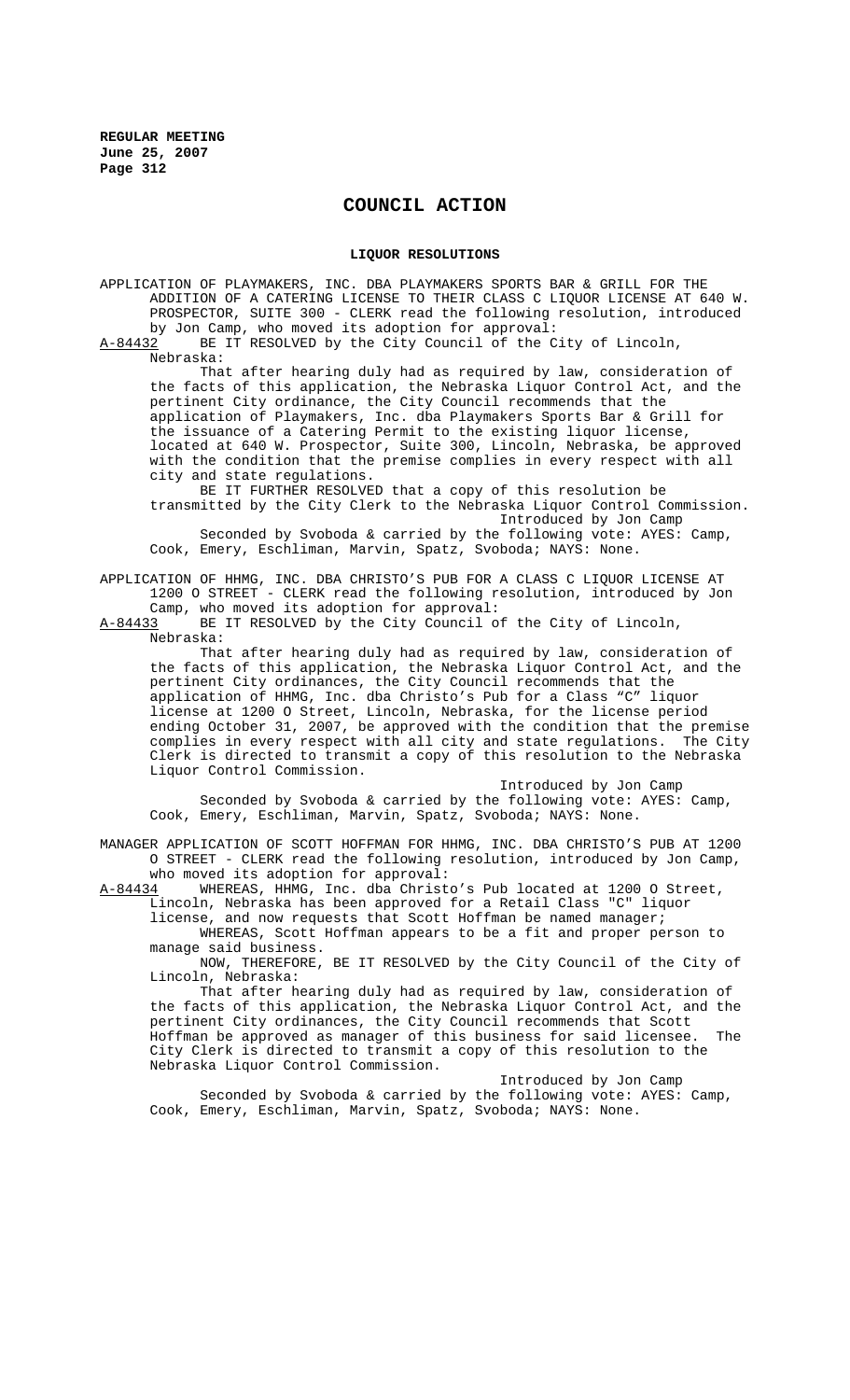# **ORDINANCES - 2ND READING & RELATED RESOLUTIONS (as required) - NONE**

#### **PUBLIC HEARING RESOLUTIONS**

ACCEPTING THE REPORT OF NEW AND PENDING CLAIMS AGAINST THE CITY AND APPROVING DISPOSITION OF CLAIMS SET FORTH FOR THE PERIOD OF JUNE 1-15, 2007 - CLERK read the following resolution, introduced by Ken Svoboda, who moved its adoption:

A-84435 BE IT RESOLVED by the City Council of the City of Lincoln, Nebraska:

That the claims listed in the attached report, marked as Exhibit "A", dated June 18, 2007, of various new and pending tort claims filed against the City of Lincoln with the Office of the City Attorney or the Office of the City Clerk, as well as claims which have been disposed of, are hereby received as required by <u>Neb. Rev. Stat.</u> § 13-905 (Reissue 1997). The dispositions of claims by the Office of the City Attorney, as shown by the attached report, are hereby approved:

| DENIED                                                                  |        |                                                             | ALLOWED OR SETTLED |
|-------------------------------------------------------------------------|--------|-------------------------------------------------------------|--------------------|
| Keith Bowder & Wanda Bowder \$6,700.00                                  |        | CLC Trucking                                                | \$4,302.44         |
| Egon Fagerberg Jr.                                                      | 60.99  | Cindy Peterson 2, 114.22                                    |                    |
| Rosemary L. Horner                                                      | 757.55 | Nationwide Insurance                                        |                    |
| Rita R. Imlay                                                           | 124.00 | (Claim #26E77673) 1,877.09                                  |                    |
|                                                                         |        | The City Attorney is hereby directed to mail to the various |                    |
| claimants listed herein a copy of this resolution which shows the final |        |                                                             |                    |
| disposition of their claim.                                             |        |                                                             |                    |

Introduced by Ken Svoboda Seconded by Camp & carried by the following vote: AYES: Camp, Cook, Emery, Eschliman, Marvin, Spatz, Svoboda; NAYS: None.

COMPREHENSIVE PLAN CONFORMANCE 07012 - ADOPTING THE SOUTH STREET REDEVELOPMENT PLAN ON PROPERTY GENERALLY BOUNDED BY PLUM STREET ON THE NORTH, EXTENDING TO ROSE STREET BETWEEN 6TH AND 8TH STREETS, 6TH STREET TO THE WEST, SARATOGA STREET TO THE SOUTH AND 17TH STREET TO THE EAST - CLERK read the following resolution, introduced by Ken Svoboda, who moved its adoption:

A-84436 WHEREAS, the City's Urban Development Department has prepared the South Street Redevelopment Plan ("Redevelopment Plan") to cover an area generally bounded by Plum Street on the north, extending to Rose Street between 6th and 8th Streets, 6th Street to the west, Saratoga Street to the south and 17th Street to the east; and

WHEREAS, the City Council, after consideration of the South Street Redevelopment Area, Lincoln, Nebraska, Blight and Substandard Determination Study, determined that the area was blighted and substandard and declared the area blighted and substandard on July 10, 2006; and

WHEREAS, the Director of Urban Development has filed with the City Clerk the Redevelopment Plan generally consisting of public improvements to streets, alleys and sidewalks including improvements to pedestrian movements. It also includes improvements to parking, public utilities, streetscape beautification and the development of commercial design principals. Said plan is attached hereto and marked Attachment "A", and made a part hereof by reference. The Director of Urban Development has reviewed said plan and has found that the plan meets the conditions set forth in Neb. Rev. Stat. § 18-2113 (Reissue 1997); and

WHEREAS, on May 25, 2007 notice of public hearing was mailed, postage prepaid, to the president or chairperson of the governing body of each county, school district, community college, educational service unit, and natural resource district in which the real property subject to such plan is located and whose property tax receipts would be directly affected and to all registered neighborhood associations located in whole or in part within one mile radius of the area to be redeveloped setting forth the time, date, place, and purpose, of the public hearing to be held on June 6, 2007 before the Lincoln City - Lancaster County Planning Commission regarding the Redevelopment Plan, a copy of said notice and list of said registered neighborhood associations having been attached hereto as Attachment "B" and "C" respectively; and

WHEREAS, said proposed Redevelopment Plan has been submitted to the Lincoln-Lancaster County Planning Commission for review and recommendation, and said Planning Commission on June 6, 2007 found the plan to be in conformance with the Comprehensive Plan and recommended approval thereof; and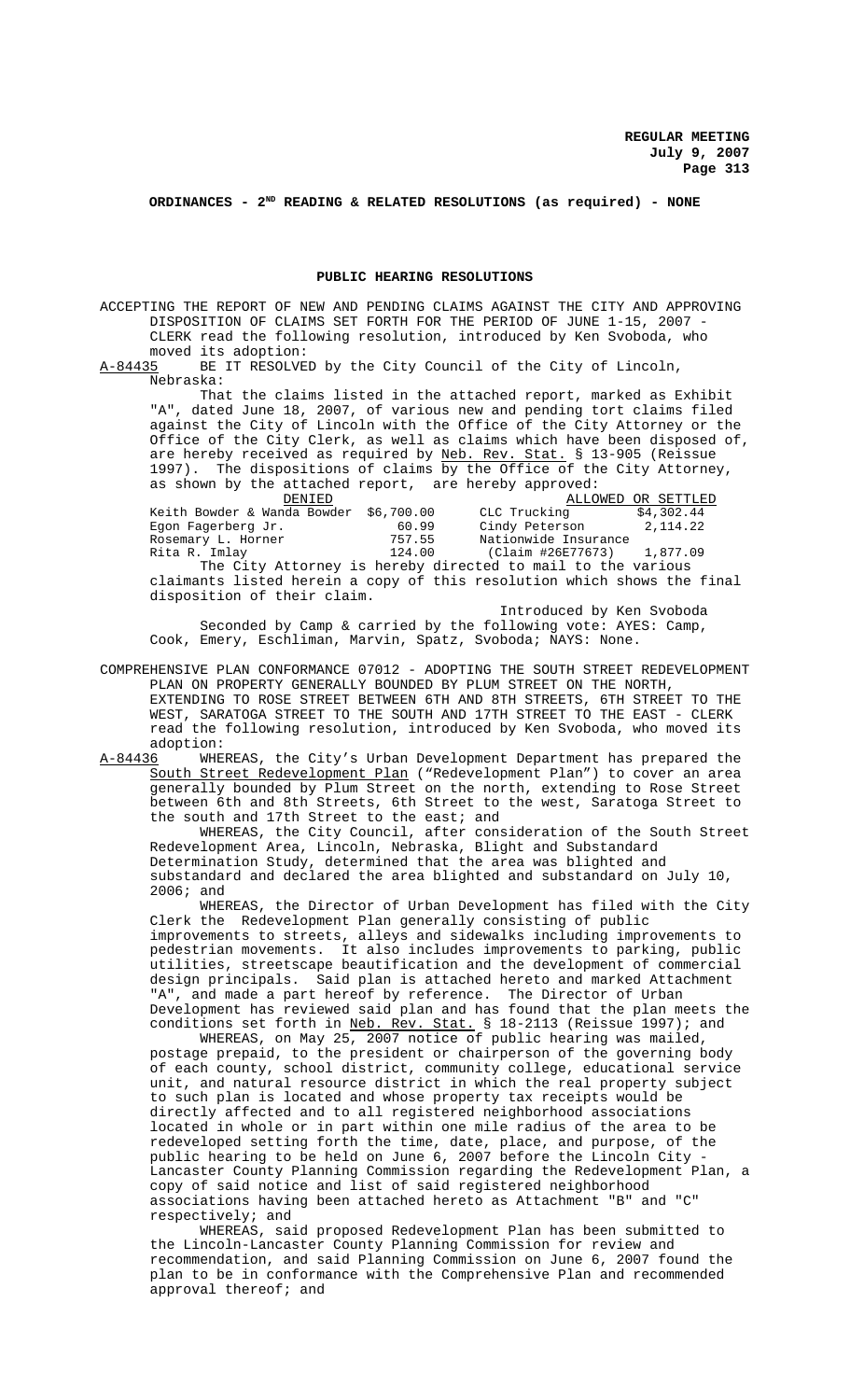WHEREAS, on June 22, 2007 a notice of public hearing was mailed, postage prepaid, to the foregoing governing bodies and registered neighborhood associations setting forth the time, date, place, and purpose of the public hearing before the City Council to be held on July 9, 2007 regarding the proposed Redevelopment Plan, a copy of said notice having been attached hereto as Attachment "D"; and

WHEREAS, on June 22, 2007 and June 29, 2007 a notice of public hearing was published in the Lincoln Journal Star newspaper, setting forth the time, date, place, and purpose of the public hearing to be held on July 9, 2007 regarding the proposed Redevelopment Plan, a copy of such notice having been attached hereto and marked as Attachment "E"; and

WHEREAS, on July 9, 2007 in the City Council Chambers of the County City Building, 555 South 10th Street, Lincoln, Nebraska, the City Council held a public hearing relating to the proposed Redevelopment Plan and all interested parties were afforded at such public hearing a reasonable opportunity to express their views respecting said proposed plan; and

WHEREAS, the City Council has duly considered all statements made and materials submitted relating to said proposed Redevelopment Plan. NOW, THEREFORE, IT IS FOUND AND DETERMINED by the City Council of the City of Lincoln, Nebraska as follows:

1. That the Redevelopment Plan is described in sufficient detail and is designed with the general purpose of accomplishing a coordinated, adjusted, and harmonious development of the City which will promote general health, safety, and welfare, sound design and arrangement, the wise and efficient expenditure of public funds, and the prevention of the reoccurrence of unsanitary or unsafe dwelling accommodations or conditions of blight.<br>2. That the Redevelopment Plan

That the Redevelopment Plan is feasible and in conformity with the general plan for the development of the City of Lincoln as a whole and said plan is in conformity with the legislative declarations, and the determinations set forth in the Community Development Law.

3. That such substandard and blighted conditions are beyond remedy and control solely by regulatory process and the exercise of police power and cannot be dealt with effectively by the ordinary operations or private enterprise without the aids provided by the Community Development law, specifically including Tax Increment Financing. The elimination of said substandard and blighted conditions under the authority of the Community Development Law is found to be a

public purpose and in the public interest.<br>4. That for projects utilizing fu That for projects utilizing funds authorized in Section 18-2147 of the Community Development Law, (a) the redevelopment activities provided for in the plan would not be economically feasible without the use of tax-increment financing, (b) the redevelopment activities would not occur in the community redevelopment area without the use of tax-increment financing, and (c) the costs and benefits of the redevelopment activities, including costs and benefits to other affected political subdivisions, the economy of the community, and the demand for public and private services have been analyzed by the governing body and have been found to be in the long-term best interest of the community impacted by the redevelopment activities all as more specifically set forth in the Plan as Redevelopment Activities and Estimated Expenditures.

BE IT RESOLVED by the City Council of the City of Lincoln, Nebraska:

That pursuant to the provisions of the Nebraska Community Development Law and in light of the foregoing findings and determinations, the Redevelopment Plan attached hereto as Attachment "A" is hereby accepted and approved by the City Council as the governing body for the City of Lincoln.

BE IT FURTHER RESOLVED that the Urban Development Director or his authorized representative is hereby authorized and directed to take all steps necessary to implement the provisions of said Redevelopment Plan. Introduced by Ken Svoboda

Seconded by Camp & carried by the following vote: AYES: Camp, Cook, Emery, Eschliman, Marvin, Spatz, Svoboda; NAYS: None.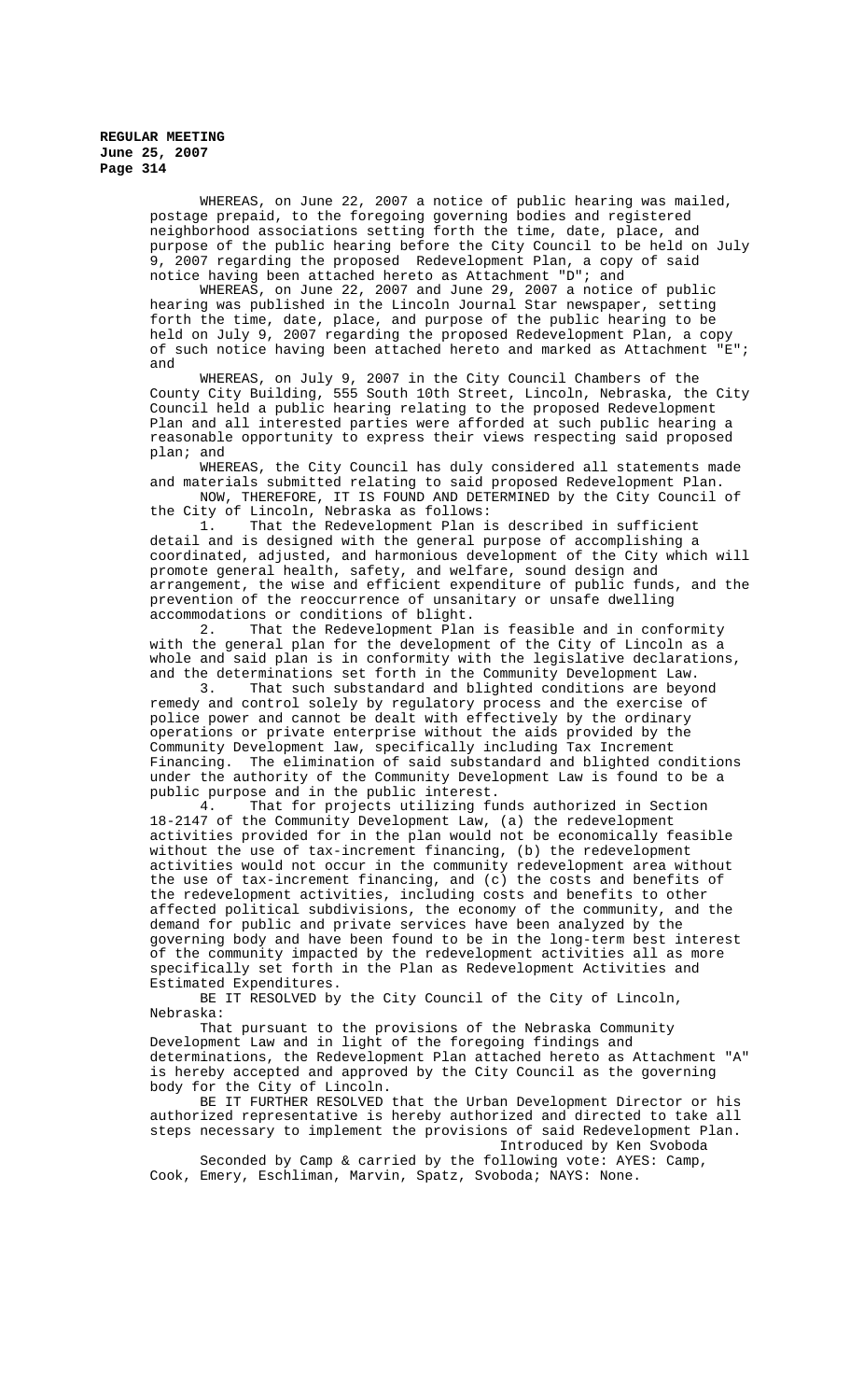#### **PETITIONS & COMMUNICATIONS**

- SETTING THE HEARING DATE OF MONDAY, JULY 23, 2007 AT 1:30 P.M. FOR APPLICATION OF SLAPSHOTZ BAR & GRILL, INC. DBA SLAPSHOTZ BAR & GRILL FOR AN ADDITION TO PREMISE/RECONSTRUCTION OF ONE STORY BUILDING APPROXIMATELY 69' X 69' INCLUDING A BEER GARDEN APPROXIMATELY 17' X 44' LOCATED AT 1245 LIBRA DR., STE. 110 - CLERK read the following resolution, introduced by Jon Camp, who moved its adoption:
- A-84437 BE IT RESOLVED by the City Council, of the City of Lincoln, that a hearing date is hereby set for Mon., July 23, 2007 at 1:30 p.m. or as soon thereafter as possible in the City Council Chambers, County-City Building, 555 S. 10<sup>th</sup> St., Lincoln, NE, for Application of Slapshotz Bar & Grill, Inc. dba Slapshotz Bar & Grill for an addition to premise/reconstruction one story building approximately 69 feet x 69 feet including a beer garden approximately 17 feet x 44 feet located at 1245 Libra Drive, Ste. 110.

If the Police Dept. is unable to complete the investigation by said time, a new hearing date will be set.

Introduced by Jon Camp Seconded by Svoboda & carried by the following vote: AYES: Camp, Cook, Emery, Eschliman, Marvin, Spatz, Svoboda; NAYS: None.

- SETTING THE HEARING DATE OF MONDAY, JULY 23, 2007 AT 1:30 P.M. FOR APPLICATION OF POINT AFTER, INC. DBA POINT AFTER FOR AN ADDITION TO PREMISE TO ADD AN OUTDOOR BEER GARDEN APPROXIMATELY 16' X 16' LOCATED AT 1011 W. DAWES AVENUE - CLERK read the following resolution, introduced by Jon Camp, who moved its adoption for approval:
- A-84438 BE IT RESOLVED by the City Council, of the City of Lincoln, that a hearing date is hereby set for Mon., July 23, 2007 at 1:30 p.m. or as soon thereafter as possible in the City Council Chambers, County-City Building, 555 S. 10<sup>th</sup> St., Lincoln, NE, for Application of Point After, Inc. dba Point After for an addition to premise to add an outdoor beer garden approximately 16 feet x 16 feet located at 1011 W. Dawes Avenue. If the Police Dept. is unable to complete the investigation by said time, a new hearing date will be set.

Introduced by Jon Camp Seconded by Svoboda & carried by the following vote: AYES: Camp, Cook, Emery, Eschliman, Marvin, Spatz, Svoboda; NAYS: None.

- SETTING THE HEARING DATE OF MONDAY, JULY 23, 2007 AT 1:30 P.M. FOR MANAGER APPLICATION OF DON H. EHLY FOR HINKY DINKY LINCOLN #9, LLC DBA SUN MART #738 LOCATED AT 2145 S. 17<sup>TH</sup> STREET - CLERK read the following
- resolution, introduced by Jon Camp, who moved its adoption for approval: A-84439 BE IT RESOLVED by the City Council, of the City of Lincoln, that a hearing date is hereby set for Mon., July 23, 2007 at 1:30 p.m. or as soon thereafter as possible in the City Council Chambers, County-City Building, 555 S. 10<sup>th</sup> St., Lincoln, NE, for Manager Application of Don H. Ehly for Hinky Dinky Lincoln #9, LLC dba Sun Mart #738 located at 2145 S. 17th Street.

If the Police Dept. is unable to complete the investigation by said time, a new hearing date will be set.

Introduced by Jon Camp Seconded by Svoboda & carried by the following vote: AYES: Camp, Cook, Emery, Eschliman, Marvin, Spatz, Svoboda; NAYS: None.

#### **MISCELLANEOUS BUSINESS - NONE**

## **REPORTS OF CITY OFFICERS**

 CLERK'S LETTER AND MAYOR'S APPROVAL OF RESOLUTIONS AND ORDINANCES PASSED BY THE CITY COUNCIL ON JUNE 18, 2007 - CLERK presented said report which was placed on file in the Office of the City Clerk. **(27-1)**

CLERKS LETTER AND MAYORS APPROVAL OF RESOLUTIONS AND ORDINANCES PASSED BY COUNCIL ON JUNE 25, 2007 - CLERK presented said report which was placed on file in the Office of the City Clerk. **(27-1)**

REPORT FROM CITY TREASURER OF CITY CASH ON HAND AT THE CLOSE OF BUSINESS MAY 31, 2007 - CLERK presented said report which was placed on file in the Office of the City Clerk. **(5-21)**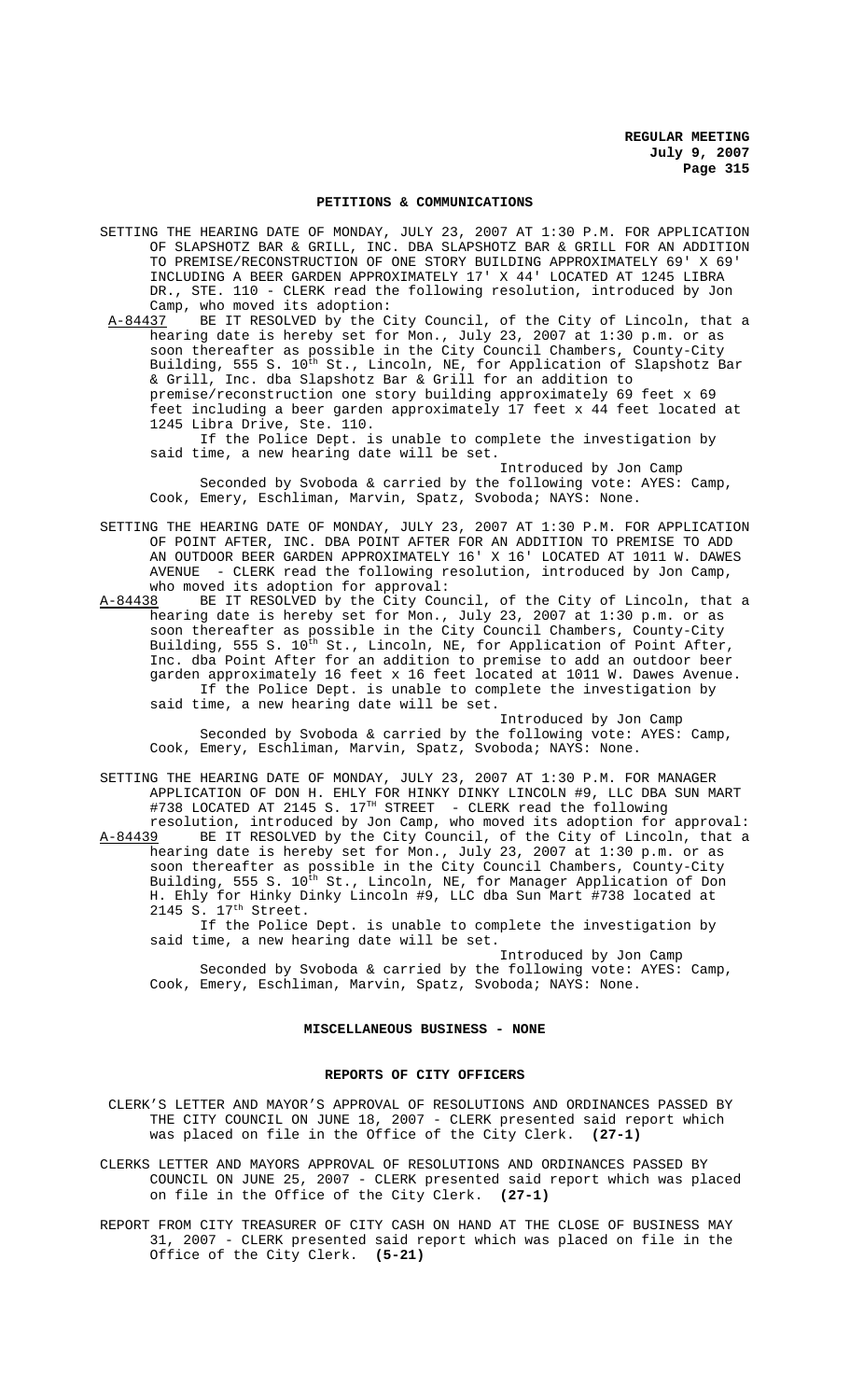APPROVING THE DISTRIBUTION OF FUNDS REPRESENTING INTEREST EARNINGS ON SHORT-TERM INVESTMENTS OF IDLE FUNDS DURING THE MONTH ENDED MAY, 2007 - CLERK read the following resolution, introduced by Jon Camp, who moved its

 $\frac{\text{adoption:}}{\text{A}-84440}$  BE BE IT RESOLVED by the City Council of the City of Lincoln, Nebraska:

That during the month ended May 31, 2007, \$643, 042.96 was earned from the investments of "IDLE FUNDS". The same is hereby distributed to the various funds on a pro-rata basis using the balance of each fund and allocating a portion of the interest on the ratio that such balance bears to the total of all fund balances.

Introduced by Jon Camp Seconded by Svoboda & carried by the following vote: AYES: Camp, Cook, Emery, Eschliman, Marvin, Spatz, Svoboda; NAYS: None.

- LINCOLN WATER & WASTEWATER RECAPITULATION OF DAILY CASH RECEIPTS FOR JUNE 2007 - CLERK presented said report which was placed on file in the Office of the City Clerk. **(8-71)**
- REAPPOINTING MAGGIE STINE TO THE CITY PERSONNEL BOARD FOR A FIVE-YEAR TERM EXPIRING JUNE 22, 2012 - CLERK read the following resolution, introduced by Ken Svoboda, who moved its adoption:
- A-84441 BE IT RESOLVED by the City Council of the City of Lincoln, Nebraska:

That the reappointment of Maggie Stine to the City Personnel Board for a five-year term expiring June 22, 2012, is hereby approved.

Introduced by Ken Svoboda Seconded by Camp & carried by the following vote: AYES: Camp, Cook, Emery, Eschliman, Marvin, Spatz, Svoboda; NAYS: None.

- REAPPOINTING WAYNE HEYEN AND CAROL SWIGART TO THE AIR POLLUTION CONTROL ADVISORY BOARD FOR THREE-YEAR TERMS EXPIRING NOVEMBER 1, 2010 - CLERK read the following resolution, introduced by Ken Svoboda, who moved its adoption:<br>A-84442 BE
- BE IT RESOLVED by the City Council of the City of Lincoln, Nebraska:

That the reappointment of Wayne Heyen and Carol Swigart to the Air Pollution Control Advisory Board for three-year terms expiring November 1, 2010, is hereby approved.

Introduced by Ken Svoboda Seconded by Camp & carried by the following vote: AYES: Camp, Cook, Emery, Eschliman, Marvin, Spatz, Svoboda; NAYS: None.

APPOINTING JAY SNYDER TO THE AIR POLLUTION CONTROL ADVISORY BOARD TO FILL AN UNEXPIRED THREE-YEAR TERM EXPIRING NOVEMBER 1, 2007 AND AN ADDITIONAL THREE-YEAR TERM EXPIRING NOVEMBER 1, 2010 - CLERK read the following resolution, introduced by Ken Svoboda, who moved its adoption:

A-84443 BE IT RESOLVED by the City Council of the City of Lincoln, Nebraska: That the appointment of Jay Snyder to the Air Pollution Control Advisory Board to fill an unexpired three-year term expiring November 1, 2007 and an additional three-year term expiring November 1, 2010, is hereby approved.

Introduced by Ken Svoboda Seconded by Camp & carried by the following vote: AYES: Camp, Cook, Emery, Eschliman, Marvin, Spatz, Svoboda; NAYS: None.

ASSESSMENT RESOLUTIONS FOR PUBLIC WORKS' SPECIAL ASSESSMENT GROUP I, BOARD OF EQUALIZATION MEETING TO BE HELD ON MONDAY, JULY 16, 2007, AT 10:00 A.M. (REQUIRES A MOTION) - CLERK requested a motion to approve the Assessment Resolutions.<br>SVOBODA So move

So moved.

Seconded by Camp & carried by the following vote: AYES: Camp, Cook, Emery, Eschliman, Marvin, Spatz, Svoboda; NAYS: None.

AFFIDAVIT OF MAILING FOR BOARD OF EQUALIZATION ON PUBLIC WORKS' SPECIAL ASSESSMENT GROUP I TO BE HELD ON MONDAY, JULY 16, 2007, AT 10:00 A.M. - CLERK presented said report which was placed on file in the Office of the City Clerk.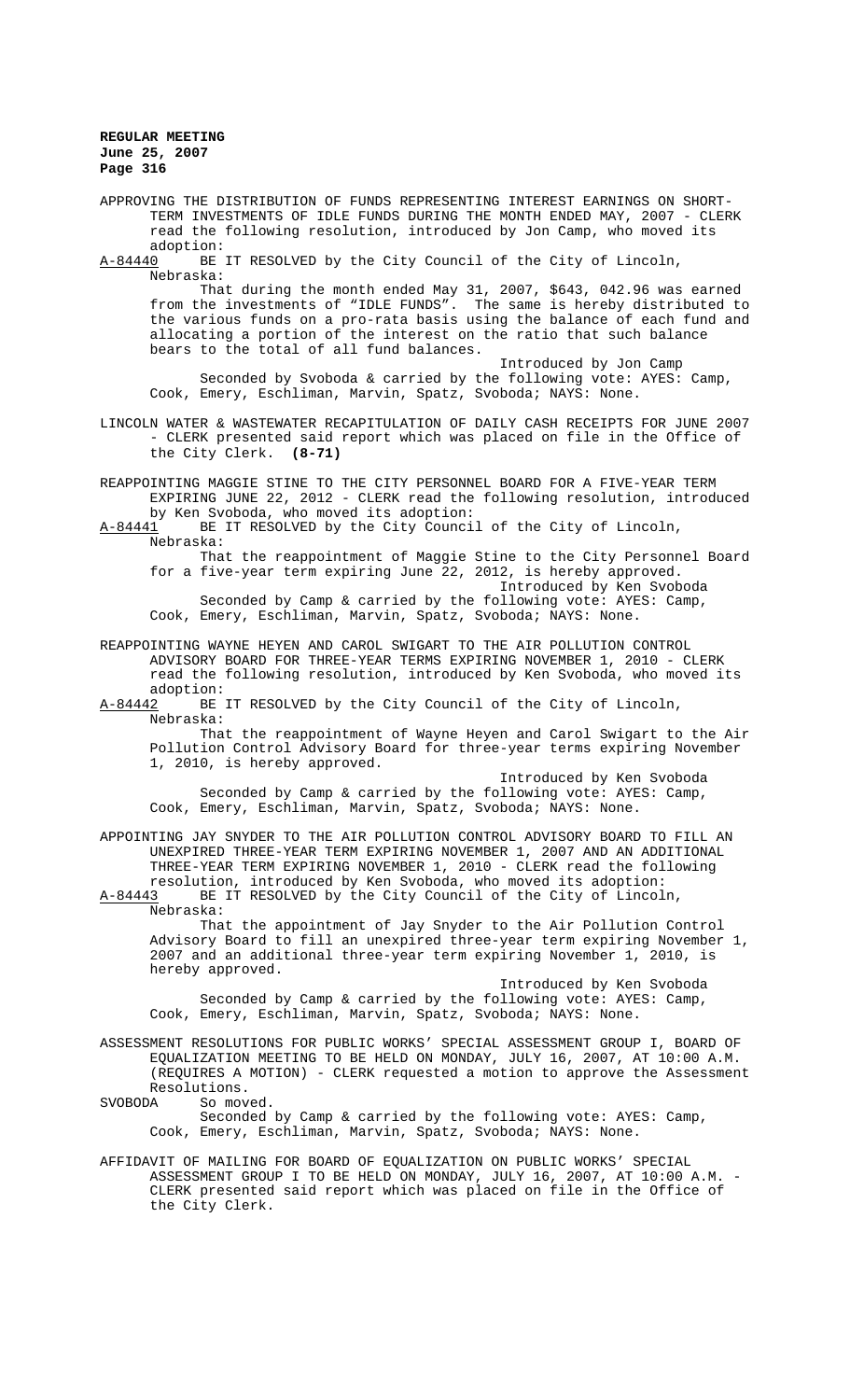**REGULAR MEETING July 9, 2007 Page 317**

## **ORDINANCE - 1ST READING & RELATED RESOLUTIONS (AS REQUIRED) - NONE**

- APPROVING A LEASE AGREEMENT BETWEEN THE CITY AND MUELLER/BIGERT RENTALS FOR THE LEASE OF SPACE BY THE LINCOLN AREA AGENCY ON AGING FOR ITS LINCOLN INFORMATION FOR THE ELDERLY (LIFE) PROGRAM AT 137 N. 8TH STREET, GENEVA, NEBRASKA - CLERK read an ordinance, introduced by Jon Camp, accepting and approving a Lease Agreement between the City of Lincoln and Mueller/Bigert Rentals for the lease of office space by the Lincoln Area Agency on Aging for its Lincoln Information For the Elderly (LIFE) at 137 N.  $8^{th}$  Street, Geneva, NE 68361, for a 13-month term from July 1, 2007 through July 30, 2008, the first time.
- APPROVING A LEASE AGREEMENT BETWEEN THE CITY AND THE POLK SENIOR CENTER FOR THE LEASE OF SPACE BY THE LINCOLN AREA AGENCY ON AGING FOR ITS LINCOLN INFORMATION FOR THE ELDERLY (LIFE) PROGRAM AT 330 N. STATE STREET, OSCEOLA, NEBRASKA - CLERK read an ordinance, introduced by Jon Camp, accepting and approving a Lease Agreement between the City of Lincoln and the Polk County Health Department for the lease of office space by the Lincoln Area Agency on Aging for its Lincoln information For the Elderly (LIFE) at 330 N. State Street, Osceola, NE 68651, for a 13-month term from May 1, 2007 through May 31, 2008, the first time.
- CHANGE OF ZONE 07031 AMENDING SECTION 27.63.470 OF THE LINCOLN MUNICIPAL CODE TO ADD MOTELS AND HOTELS AND THE SALE OF ALCOHOL FOR USES THAT MEET THE CONDITIONS OF SECTIONS 27.63.680 AND 27.63.685 AS USES APPROVED BY SPECIAL PERMIT WITHIN A PLANNED SERVICE COMMERCIAL DEVELOPMENT. (RELATED ITEMS: 07-106, 07-107, 07R-129) - CLERK read an ordinance, introduced by Jon Camp, amending Section 27.63.470 of the Lincoln Municipal Code to add motels and hotels and the sale of alcohol for uses that meet the conditions of Sections 27.63.680 and 27.63.685 as uses approved by special permit within a planned service commercial development; and repealing Section 27.63.470 of the Lincoln Municipal Code as hitherto existing, the first time.
- CHANGE OF ZONE 07030 APPLICATION OF THOMAS FOLSOM AND DONALD AND SUSAN BROUSE FOR A CHANGE OF ZONE FROM R-4 RESIDENTIAL DISTRICT AND O-3 OFFICE PARK DISTRICT TO H-4 GENERAL COMMERCIAL DISTRICT ON PROPERTY GENERALLY LOCATED AT S. 27TH STREET AND TAMARIN RIDGE ROAD. (RELATED ITEMS: 07- 106, 07-107, 07R-129) - CLERK read an ordinance, introduced by Jon Camp, amending the Lincoln Zoning District Maps attached to and made a part of Title 27 of the Lincoln Municipal Code, as provided by Section 27.05.020 of the Lincoln Municipal Code, by changing the boundaries of the districts established and shown thereon, the first time.
- SPECIAL PERMIT 07015 APPLICATION OF THOMAS FOLSOM AND DONALD AND SUSAN BROUSE FOR A PLANNED SERVICE COMMERCIAL USE INCLUDING A HOTEL WITH MEETING ROOM SPACE AND A RESTAURANT, ON PROPERTY GENERALLY LOCATED AT S. 27TH STREET AND TAMARIN RIDGE ROAD WITH VARIANCES OF HEIGHT AND YARD REQUIREMENTS. (RELATED ITEMS: 07-106, 07-107, 07R-129) (ACTION DATE: 7/23/07).
- CHANGE OF ZONE 07033 AMENDING TITLE 27 OF THE LINCOLN MUNICIPAL CODE TO ALLOW JOINT PARKING LOTS AND PARKING GARAGES AS A PERMITTED CONDITIONAL USE IN THE O-3, R-T, B-2, B-5, AND I-3 ZONING DISTRICTS SUBJECT TO CONDITIONS. (RELATED ITEMS: 07-108, 07R-130) - CLERK read an ordinance, introduced by Jon Camp, amending Title 27 of the Lincoln Municipal Code relating to zoning by amending Sections 27.27.025, 27.28.030, 27.31.040, 27.37.025, and 27.51.040 to allow joint parking lots and parking garages as a permitted conditional use in the O-3, R-T, B-2, B-5 and I-3 zoning districts subject to the following conditions (1) the joint parking use shall be authorized by cross access easements or by written agreement between the parties to such use and (2) the aggregate number of parking stalls provided shall be sufficient to satisfy the required parking for each use; and repealing Sections 27.27.025, 27.28.030, 27.31.040, 27.37.025, and 27.51.040 of the Lincoln Municipal Code as hitherto existing, the first time.
- USE PERMIT/SPECIAL PERMIT 19A APPLICATION OF 70TH STREET PROPERTIES TO ADJUST THE SIDE YARD SETBACK TO ZERO FEET FOR PARKING AT THE LINCOLN SURGICAL CENTER GENERALLY LOCATED AT 1710 S. 70TH STREET. (RELATED ITEMS: 07-108, 07R-130) (ACTION DATE: 7/2307).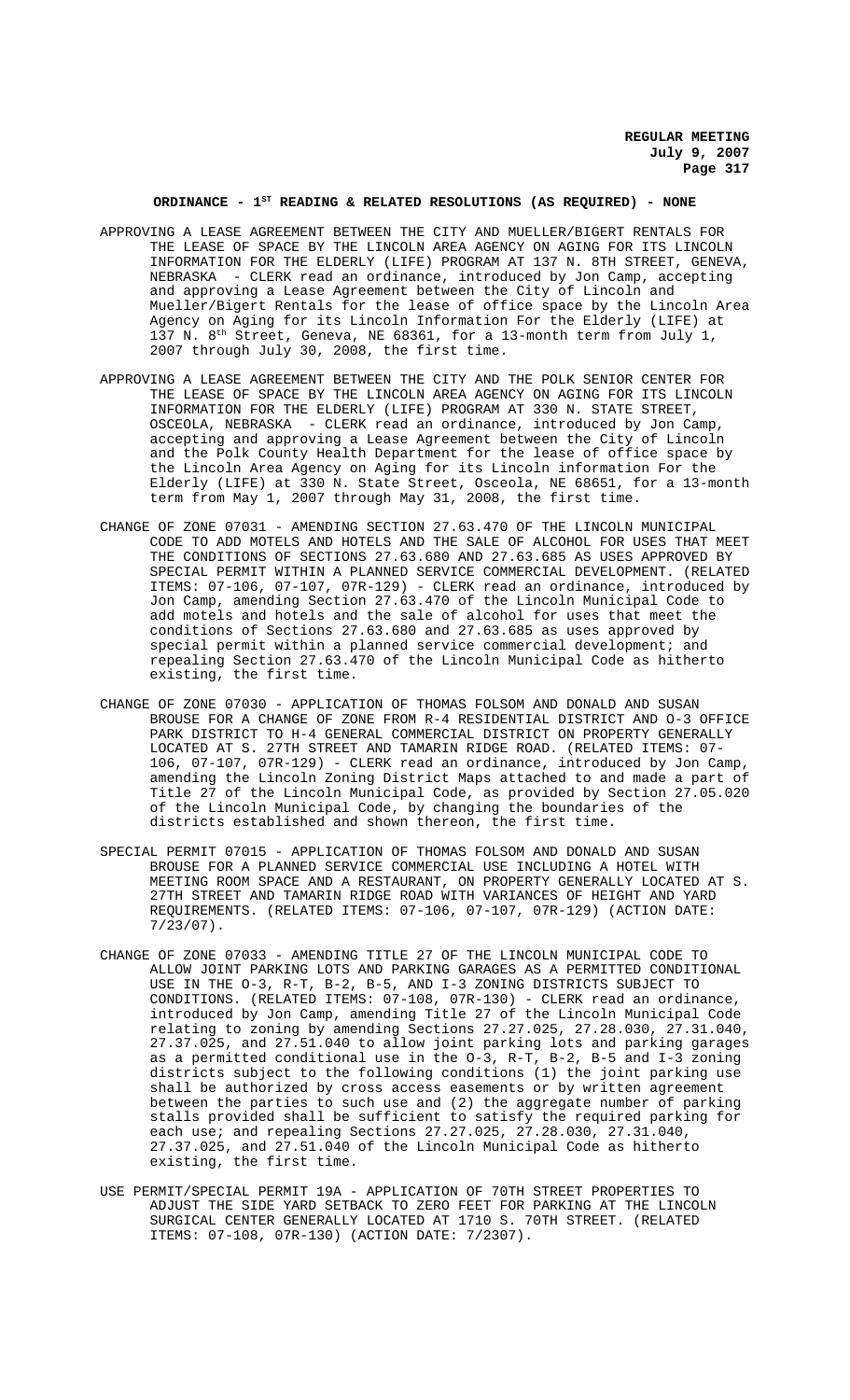CHANGE OF ZONE 07035 - AMENDING SECTION 27.35.070 OF THE LINCOLN MUNICIPAL CODE RELATING TO HEIGHT AND AREA REGULATIONS IN THE B-4 LINCOLN CENTER BUSINESS DISTRICT TO REDUCE THE FRONT, SIDE AND REAR YARDS TO 0 AND TO AMEND THE RELATED TABLES TO REFLECT SAID CHANGES - CLERK read an ordinance, introduced by Jon Camp, amending Section 27.35.070 of the Lincoln Municipal Code relating to Height and Area Regulations in the B-4 Lincoln Center Business District to reduce the front, side and rear yards to 0 and to amend Table 27.35.070(a) and Table 27.35.070(b) to reflect said changes; and repealing Section 27.35.070 of the Lincoln Municipal Code as hitherto existing, the first time.

# ORDINANCES - 3<sup>RD</sup> READING & RELATED RESOLUTIONS (as required)

- AMENDING CHAPTER 8.20 OF THE LINCOLN MUNICIPAL CODE, THE LINCOLN FOOD CODE, TO ADOPT THE FDA FOOD CODE AS THE BASIS FOR THE NEBRASKA PURE FOOD ACT AND TO BE CONSISTENT WITH THE NEBRASKA PURE FOOD ACT - CLERK read an ordinance, introduced by John Spatz, amending Chapter 8.20 of the Lincoln Municipal Code relating to the Lincoln Food Code by amending Section 8.20.050 to reflect changes made by the State of Nebraska to the Pure Food Act, *Neb. Rev. Stat.* § 81-2,239 et seq., which will provide consistency between the local ordinance and state law; and repealing Section 8.20.050 of the Lincoln Municipal Code as hitherto existing, the third time.
- SPATZ Moved to pass the ordinance as read.

Seconded by Svoboda & carried by the following vote: AYES: Camp, Cook, Emery, Eschliman, Marvin, Spatz, Svoboda; NAYS: None.

The ordinance, being numbered **#18955**, is recorded in Ordinance Book #26, Page

- CHANGE OF ZONE 07029 APPLICATION OF CAPITAL SENIOR LIVING PROPERTIES FOR A CHANGE OF ZONE FROM R-3 RESIDENTIAL DISTRICT TO R-4 RESIDENTIAL DISTRICT AND O-3 OFFICE PARK DISTRICT ON PROPERTY GENERALLY LOCATED AT GRAMERCY ROAD AND A STREET - CLERK read an ordinance, introduced by John Spatz, amending the Lincoln Zoning District Maps attached to and made a part of Title 27 of the Lincoln Municipal Code, as provided by Section 27.05.020 of the Lincoln Municipal Code, by changing the boundaries of the districts established and shown thereon, the third time.
- SPATZ Moved to pass the ordinance as read.

Seconded by Svoboda & carried by the following vote: AYES: Camp, Cook, Emery, Eschliman, Marvin, Spatz, Svoboda; NAYS: None. The ordinance, being numbered **#18956**, is recorded in Ordinance Book #26, Page

- CHANGE OF ZONE 07032 AMENDING TITLE 27 OF THE LINCOLN MUNICIPAL CODE TO PROVIDE FOR MORE FLEXIBILITY OF USES AND BUILDING ARRANGEMENTS ON RESIDENTIAL ZONED LOTS BY AMENDING SECTION 27.63.580 TO ALLOW THE CUSTOMARY SERVICES OF NONPROFIT RELIGIOUS, EDUCATIONAL AND PHILANTHROPIC INSTITUTIONS, EXCLUDING RETAIL USES, TO LOCATE WITHIN R-6, R-7, AND R-8 BY SPECIAL PERMIT; AMENDING SECTION 27.71.130 TO ALLOW, UNDER SPECIFIED CONDITIONS, MORE THAN ONE MAIN BUILDING OR USE ON A LOT LOCATED IN THE R-5, R-6, R-7, R-8, O-1, O-2, O-3, R-T, B-1, B-2, B-3, B-4, B-5, H-1, H-2, H-3, H-4, I-1, I-2, OR I-3 DISTRICT; AMENDING SECTION 27.71.140 TO REDUCE THE MINIMUM SPACING BETWEEN TWO- AND THREE-STORY BUILDINGS TO 20 FEET, WITH FURTHER REDUCTION BY THE BUILDING AND SAFETY DEPARTMENT IF CODE REQUIREMENTS CAN BE MET - CLERK read an ordinance, introduced by John Spatz, amending Title 27 of the Lincoln Municipal Code to provide for more flexibility of uses and building arrangements on residentialzoned lots by amending Section 27.63.580 to allow the customary services of nonprofit religious, educational and philanthropic institutions, excluding retail uses, to locate within R-6, R-7, and R-8 by special permit; amending Section 27.71.130 to allow, under specified conditions, more than one main building or use on a lot located in the R-5, R-6, R-7, R-8, O-1, O-2, O-3, R-T, B-1, B-2, B-3, B-4, B-5, H-1, H-2, H-3, H-4, I-1, I-2, or I-3 District; amending Section 27.71.140 to reduce the minimum spacing between two-and three-story buildings to 20 feet, with further reduction by the Building and Safety Department if code requirements can be met; and repealing Sections 27.63.580, 27.71.130, and 27.71.140 of the Lincoln Municipal Code as hitherto existing, the third time.
- SPATZ Moved to pass the ordinance as read.

Seconded by Svoboda & carried by the following vote: AYES: Camp, Cook, Emery, Eschliman, Marvin, Spatz, Svoboda; NAYS: None.

The ordinance, being numbered **#18957**, is recorded in Ordinance Book #26, Page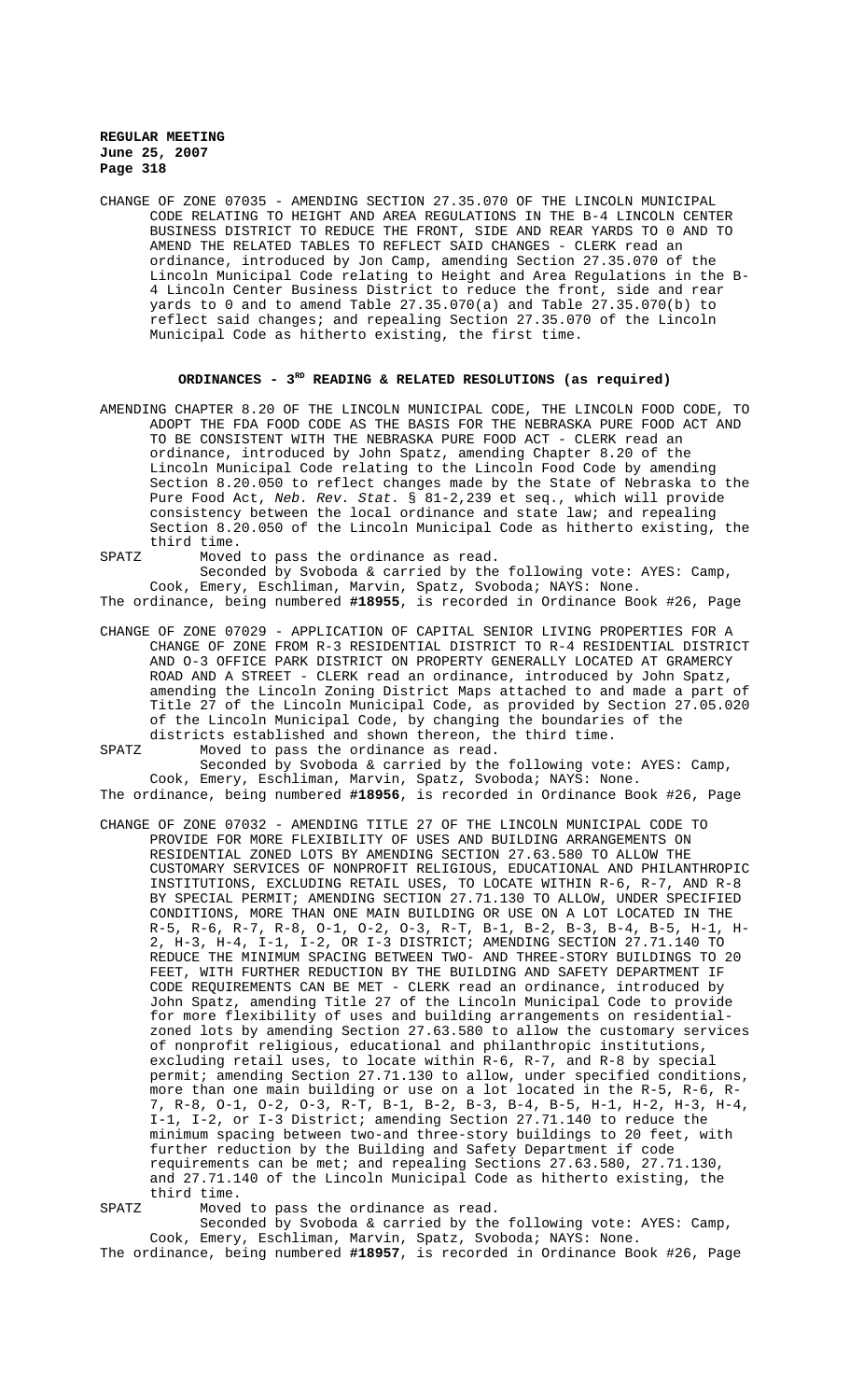**REGULAR MEETING July 9, 2007 Page 319**

DECLARING APPROXIMATELY 5,697 SQUARE FEET GENERALLY LOCATED AT THE SOUTHWEST CORNER OF S. 27TH STREET AND RANDOLPH STREET AS SURPLUS PROPERTY - PRIOR to reading:<br>ESCHLIMAN Moved Moved to amend Bill No. 07-103 to have the final sale approved by Council

approval.

Seconded by Svoboda & carried by the following vote: AYES: Camp, Cook, Emery, Eschliman, Marvin, Spatz, Svoboda; NAYS: None.

COOK Moved to delete the legal description on page 1, lines 7 & 8 and insert in lieu thereof the following legal description:

Lot 1, Block 1, Houtz Place, Lincoln, Lancaster County, Nebraska, except the below described area:

Commencing at the northeast corner of the southeast quarter of Section 25, Township 10 North, Range 6 East of the 6<sup>th</sup> P.M., thence southerly along the east line of the southeast quarter to the intersection of a line 33 feet south of and parallel to the north line of said quarter; thence westerly to a line 33 feet west of and parallel to the east line of the southeast quarter being the northeast corner of Lot 1, Block 1, Houtz Place and the point of beginning, thence continuing westerly on said line and the north line of Lot 1 a distance of 18 feet to a point, thence southeasterly a distance of 19.72 feet to the intersecting with a line 41 feet west of and parallel t the east line of the southeast quarter, then southerly along that said line a distance of 122 feet to a point, thence southwesterly a distance of 9.49 feet to a point on the south line of Lot 1, thence easterly a distance of 17 feet along the said south line to the southeast corner of Lot 1, thence northerly along the east line of Lot 1 a distance of 142 feet to the point of beginning, containing an area of 1234.5 square feet, more or less.

This area to be declared surplus consists of 5155.5 square feet, more or less;

Seconded by Svoboda & carried by the following vote: AYES: Camp, Cook, Emery, Eschliman, Marvin, Spatz, Svoboda; NAYS: None.

CLERK Read an ordinance, introduced by John Spatz, declaring the Cityowned property located at the southwest corner of S. 27<sup>th</sup> Street and Randolph Street as surplus and authorizing the sale thereof, the third time.

SPATZ Moved to pass the ordinance as amended.

Seconded by Svoboda & **LOST** by the following vote: AYES: Eschliman, Spatz, Svoboda; NAYS: Camp, Cook, Emery, Marvin.

The ordinance, having **LOST**, was assigned the File **#38-4556** & was placed on file in the Office of the City Clerk.

## **REGISTERED TO SPEAK SESSION - NONE**

#### **OPEN MICROPHONE SESSION**

Richard Esquivel, 733 W. Cummings St., came forward to comment on the large amount of tax exempt property belonging to the State and private schools in Lincoln. He suggested that a wheel tax be charged students from outside of Lincoln and people working in Lincoln but living outside the city. He also expressed concern that the previous Mayor waived a million dollar fine to a company form outside of Lincoln who furnished new fire trucks to the Lincoln Fire Dept. and yet collected a non-conformance fine from a local business. This matter was taken under advisement.

#### **MISCELLANEOUS BUSINESS**

#### **PENDING -**

CAMP Moved to extend the Pending List to July 16, 2007. Seconded by Svoboda & carried by the following vote: AYES: Camp, Cook, Emery, Eschliman, Marvin, Spatz, Svoboda; NAYS: None.